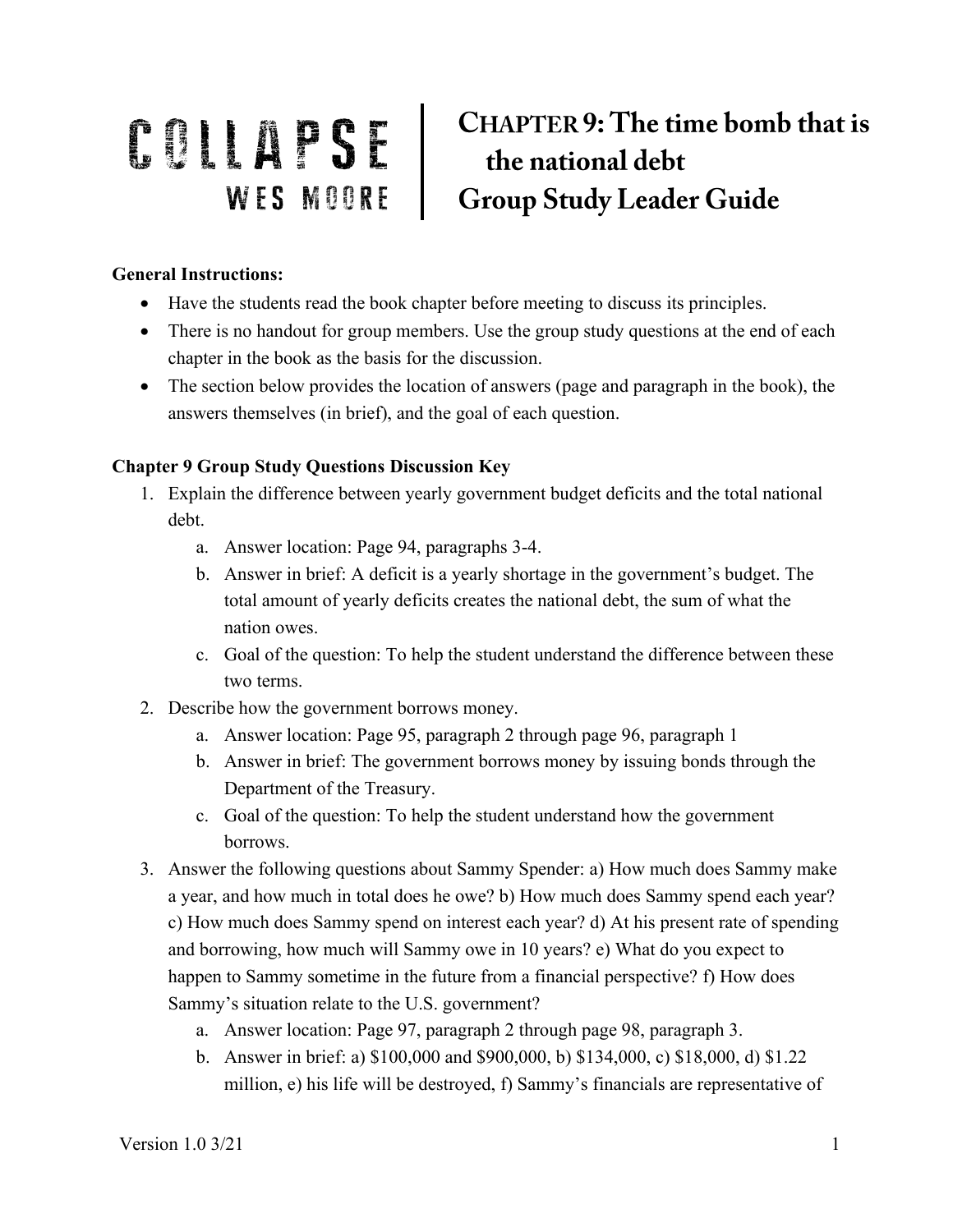the U.S. government's present financial condition.

- c. Goal of the question: To help the student understand the size and scope of U.S. debt.
- 4. Discuss some of the ways economists explain away the size of the U.S. debt. What are the weaknesses in these views?
	- a. Answer location: Page 98, paragraph 4 through page 102, paragraph 1.
	- b. Answer in brief:
		- i. The debt is compared to the size of the U.S. economy; the weakness of this approach is that the debt has been larger than the economy since 2013, and the size of the economy has nothing to do with the government's ability to repay its debts.
		- ii. The debt held by other U.S. government departments is considered a lesser concern than that help by third parties; the weakness in this approach is that debts to government departments still represent real debts that must be paid back.
		- iii. Because the government is a sovereign, it can simply default on its loans; the weakness here is that defaulting on part of or the entirety of our debt would destroy the government and the economy.
	- c. Goal of the question: To introduce the student to the popular ways U.S. debt levels are explained away and the weakness of each of these arguments.
- 5. Which of the quotes from the Founding Fathers about debt was most interesting to you? Why?
	- a. Answer location: Page 102, paragraph 2 through page 104, paragraph 3.
	- b. Answer in brief: Quotes are provided from Thomas Jefferson, Alexander Hamilton, John Adams, and George Washington.
	- c. Goal of the question: To acquaint the student with the warnings of the Founding Fathers regarding debt.
- 6. Describe the "simple plan for repaying the debt" discussed in the chapter.
	- a. Answer location: Page 104, paragraph 4 through page 105, paragraph 6.
	- b. Answer in brief: The simple plan for repaying the debt is 1) balance the budget over 10 years, 2) create a budget surplus of \$500 billion over the following 10 years, 3) maintain a \$500 billion surplus each year until the debt is paid off, and 4) build savings of one year of GDP over the next 20 to 30 years.
	- c. Goal of the question: To provide the student with a simple way to approach getting the nation out of debt.
- 7. Why will there be pressure on the government to increase spending in the future because of the Social Security Act?